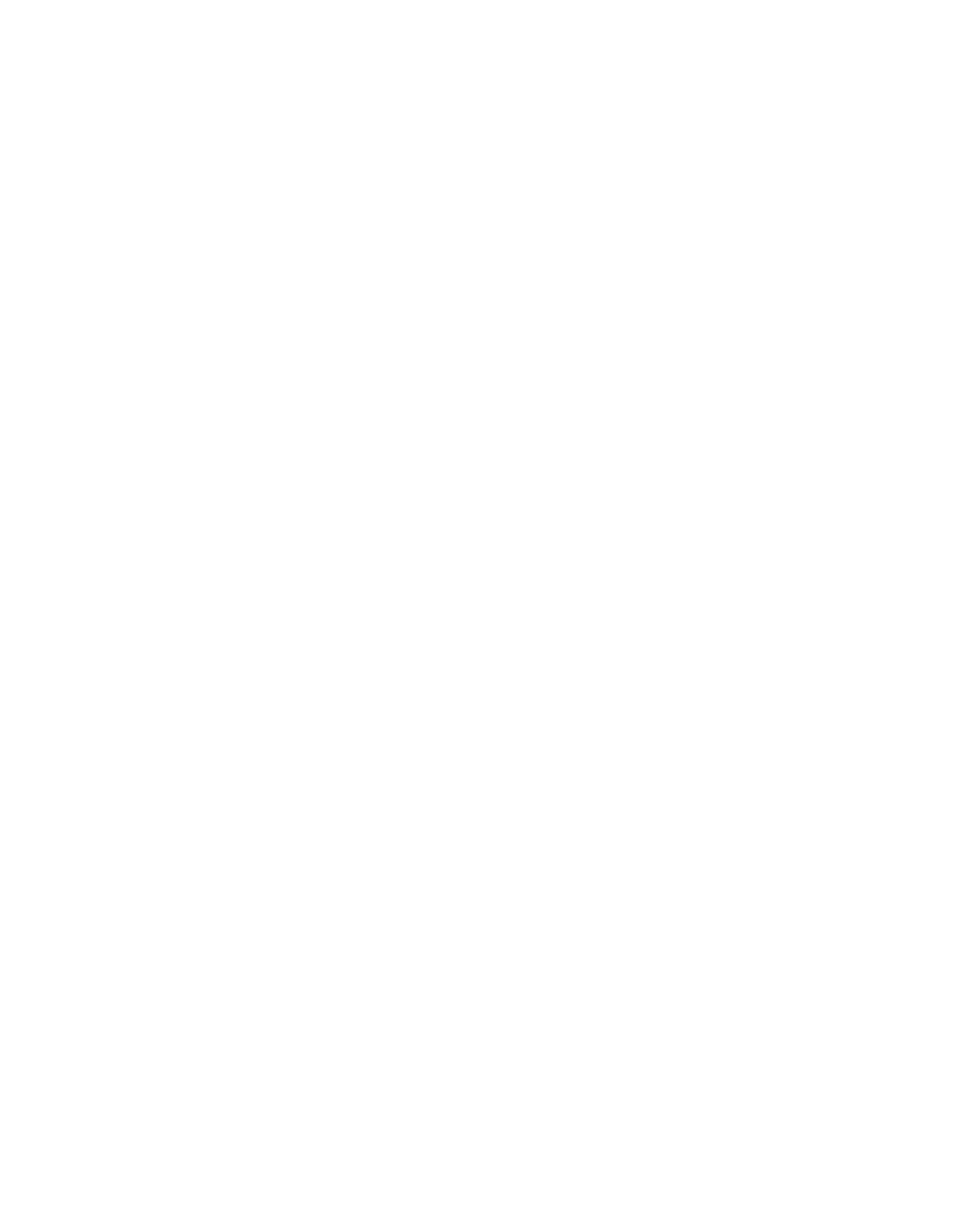## **Project Information:**

| <b>Contact Name:</b><br><u> 1989 - Andrea Barbara, poeta esperanto-poeta esperanto-poeta esperanto-poeta esperanto-poeta esperanto-poeta</u> | Phone Number:<br><u> Alexandria de la contrada de la contrada de la contrada de la contrada de la contrada de la contrada de la c</u>                                                                                                                                                                                                                   |
|----------------------------------------------------------------------------------------------------------------------------------------------|---------------------------------------------------------------------------------------------------------------------------------------------------------------------------------------------------------------------------------------------------------------------------------------------------------------------------------------------------------|
|                                                                                                                                              | Email Address:<br><u>and the state of the state of the state of the state of the state of the state of the state of the state of the state of the state of the state of the state of the state of the state of the state of the state of the state</u>                                                                                                  |
| Design Team:                                                                                                                                 | <u>and the contract of the contract of the contract of the contract of the contract of the contract of the contract of the contract of the contract of the contract of the contract of the contract of the contract of the contr</u>                                                                                                                    |
| LEED AP on Design Team:<br>Yes<br>No                                                                                                         | LEED AP Name:<br><u> 1989 - Andrea Andrew Maria (h. 1989).</u>                                                                                                                                                                                                                                                                                          |
|                                                                                                                                              | Parcel Number:<br><u> Alexandria de la contexta de la contexta de la contexta de la contexta de la contexta de la contexta de la c</u>                                                                                                                                                                                                                  |
| <u> 1989 - Johann Stein, Amerikaansk politiker († 1908)</u>                                                                                  | Neighborhood:<br><u> 1989 - Johann Harry Harry Harry Harry Harry Harry Harry Harry Harry Harry Harry Harry Harry Harry Harry Harry</u>                                                                                                                                                                                                                  |
|                                                                                                                                              | Council District: <u>_______________________________</u>                                                                                                                                                                                                                                                                                                |
| Project Type:<br>(If project includes multiple use types,<br>list each type an gross square footage of each use)                             | the contract of the contract of the contract of the contract of the contract of the contract of the contract of<br>and the control of the control of the control of the control of the control of the control of the control of the<br>and the control of the control of the control of the control of the control of the control of the control of the |
| Total Building Size (Sq. Ft.)<br>(If multiple buildings list each separately.)                                                               | <u> 1989 - Johann Stoff, amerikansk politiker (d. 1989)</u><br>and the control of the control of the control of the control of the control of the control of the control of the                                                                                                                                                                         |
|                                                                                                                                              |                                                                                                                                                                                                                                                                                                                                                         |
| Yes (already started)<br>Yes (not started yet)<br>Do you intend to complete an energy model<br>for your project?<br>No                       |                                                                                                                                                                                                                                                                                                                                                         |
| Please check which, if any, third-party certifications you intend to secure for your project:                                                |                                                                                                                                                                                                                                                                                                                                                         |
|                                                                                                                                              |                                                                                                                                                                                                                                                                                                                                                         |
| <b>Energy Star</b>                                                                                                                           | Passive House                                                                                                                                                                                                                                                                                                                                           |
| <b>Green Enterprise Community</b>                                                                                                            | Living Building Challenge                                                                                                                                                                                                                                                                                                                               |
| Other (please specify):                                                                                                                      |                                                                                                                                                                                                                                                                                                                                                         |
|                                                                                                                                              |                                                                                                                                                                                                                                                                                                                                                         |
| <b>PROJECT NAME:</b><br><u> 1989 - Johann Marie Barn, mars eta industrial eta industrial eta industrial eta industrial eta industrial e</u>  | <b>Urban</b>                                                                                                                                                                                                                                                                                                                                            |
| <b>Submittal Date:</b><br><u> 1989 - Johann Barn, mars ann an t-San A</u>                                                                    | ura<br><b>Redevelopment</b><br><b>Authority</b>                                                                                                                                                                                                                                                                                                         |
| Final Sustainable Plan<br>Submittal Date:                                                                                                    | of Pittsburgh                                                                                                                                                                                                                                                                                                                                           |